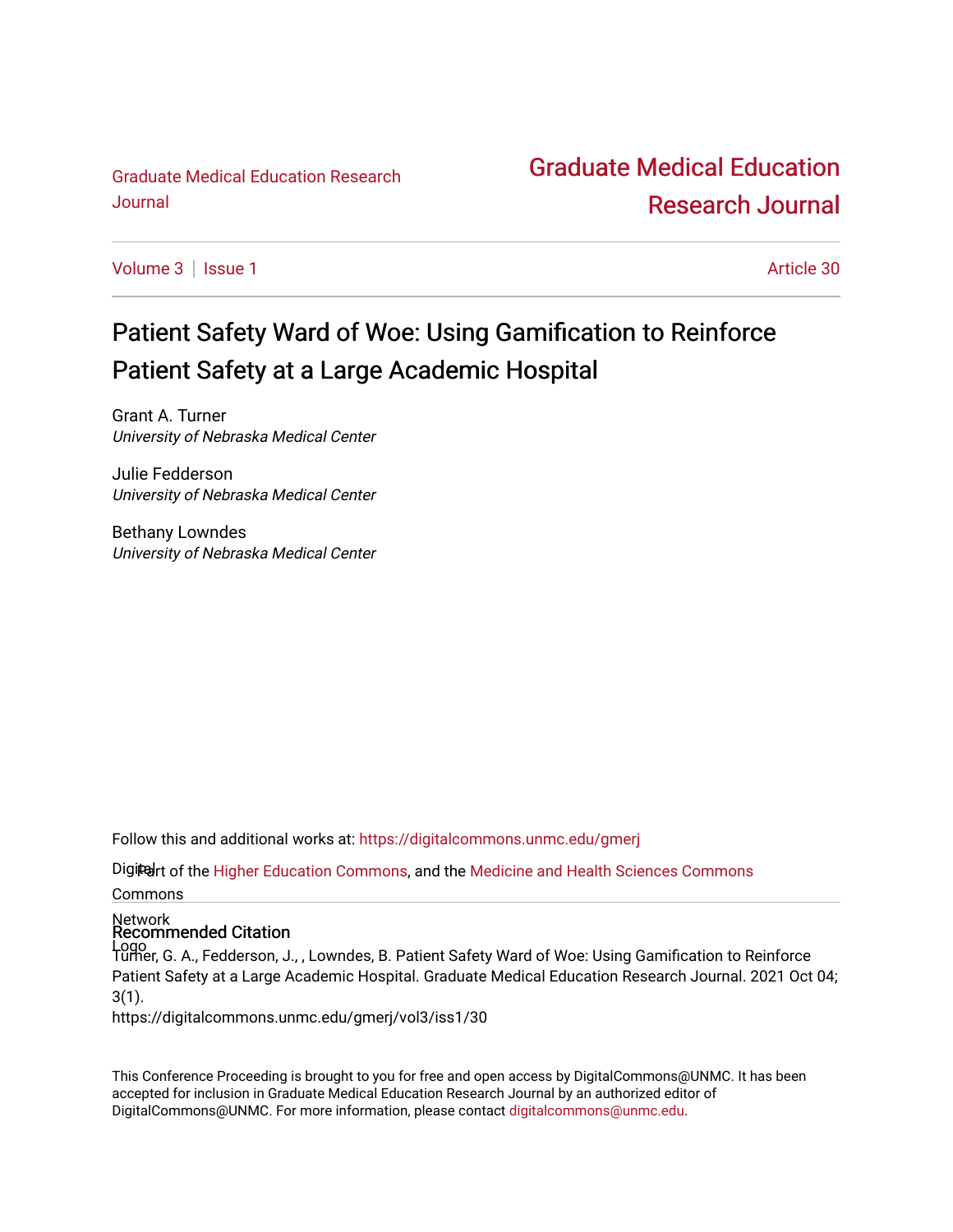### Patient Safety Ward of Woe: Using Gamification to Reinforce Patient Safety at a Large Academic Hospital

### Creative Commons License



This work is licensed under a [Creative Commons Attribution-Noncommercial-No Derivative Works 4.0](http://creativecommons.org/licenses/by-nc-nd/4.0/) [License](http://creativecommons.org/licenses/by-nc-nd/4.0/).